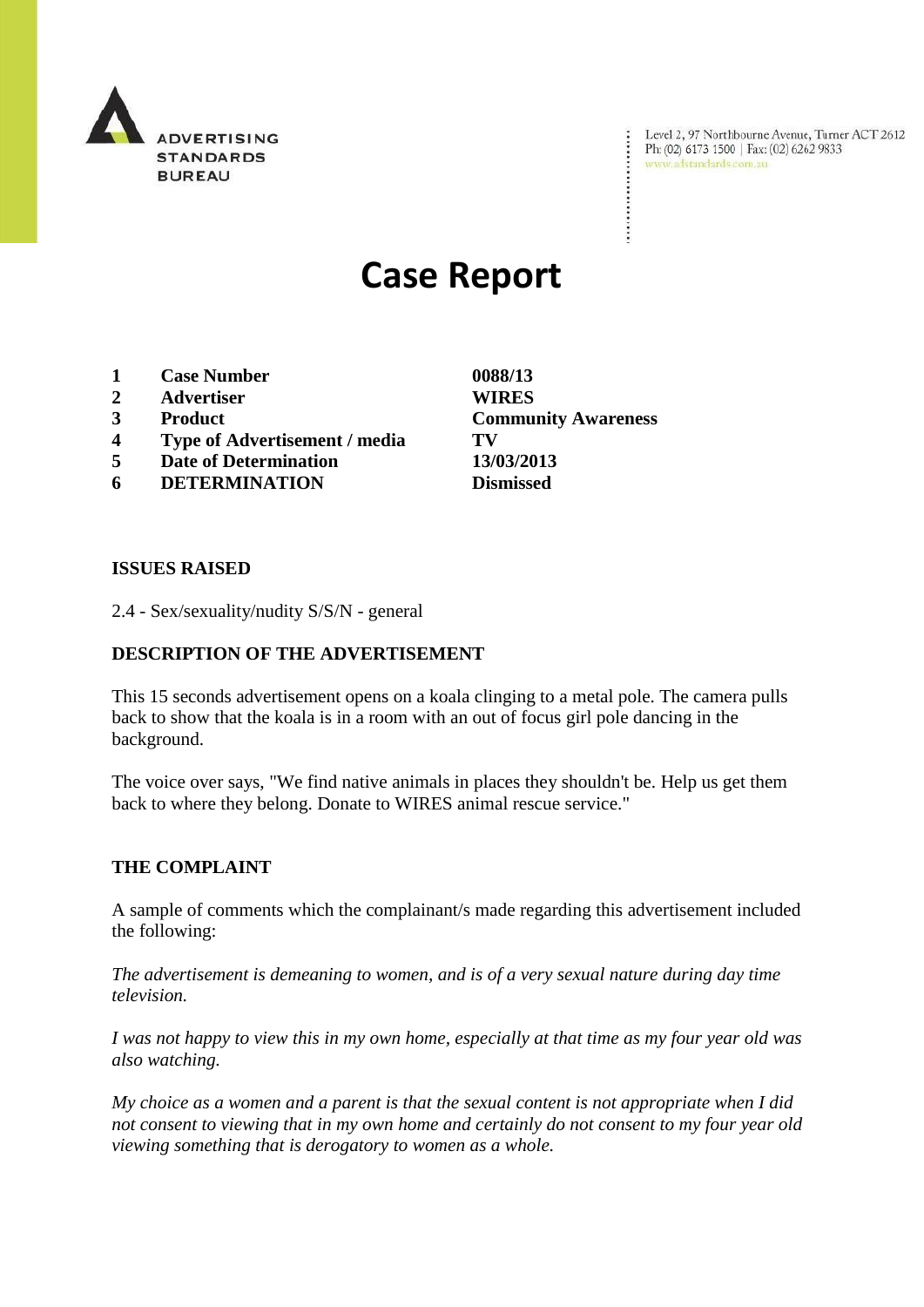*My four year old now has an image of a pole dancer in his mind that I would have preferred that he not have and would not have been exposed to until much later in his life had this advertisement taken that choice away for me as a parent and him as an individual.*

*I also have female children who were not present at the time but I certainly object to then having to view something as derogatory as this at such a young age. Is this the expectations that our society places on women.* 

*Why do we need to have a women dressed scantly, dancing provocatively around a pole to ask for support to save out wildlife at all, let alone in the middle of the day?*

#### **THE ADVERTISER'S RESPONSE**

Comments which the advertiser made in response to the complainant/s regarding this advertisement include the following:

*WIRES - The NSW Wildlife Information Rescue and Education Service is a not for profit charity that was established in 1985 after an injured native animal was found in Hyde Park in Sydney and there was no agency or organisation able to help the animal.*

*WIRES operates via a network of over 2000 volunteers who give their time and energy to assist native animals that have been orphaned, injured, sick or distressed and displaced. Our mission: WIRES aims to actively rehabilitate and preserve Australian wildlife and inspire others to do the same.*

*WIRES receives less than 2% of its funding from government and relies on the generosity of the public to continue our work. Our rescue call centre and regional branches take in the vicinity of 100,000 calls each year and we are able to assist more than 65,000 native animals and provide information and education to the public about native wildlife.*

*While we do have a loyal following who donate regularly to WIRES, they tend to be older members of the community and the "Koala" TVC was developed to achieve cut through to a younger and different community member and to jolt them into taking action by donating to WIRES. To make people think about the work we do and how human actions often result in animal displacement.*

*With regard to the complaint lodged we would like to point out that the CAD classification*  was PG and that the complainant indicated the TVC was seen on a weekday at 12.45 pm. *This falls within the CAD requirements for PG ratings where it is not able to be aired between 6-8.30 am or 4-7 pm on weekdays and we have no knowledge that it has been aired to contravene these conditions. Because we have only released this TVC for community placement we have no say on when the stations air it and no media schedule.*

*In addition we would think that the audience for a show like "Ellen" which was being viewed by the complainant and the content of the Koala TVC content were consistent with the PG rating given by CAD.*

*In relation to Section 2 in the Code of Ethics for consumer complaints we believe only section 2.2 and 2.4 would have any bearing on the complaint lodged.*

*In relation to section 2.2 we do not believe the TVC employs sexual appeal in a way that is exploitative and degrading. This is because the dancer image is out of focus and intended to give only an indication of the inappropriateness of the location for the koala featured in the advertisement. There is no audience in the footage, the room is empty, the background music is not suggestive and there is no context to suggest the woman is being degraded or exploited in any way. In relation to section 2.4 there is no sex or nudity and the relevant audience is*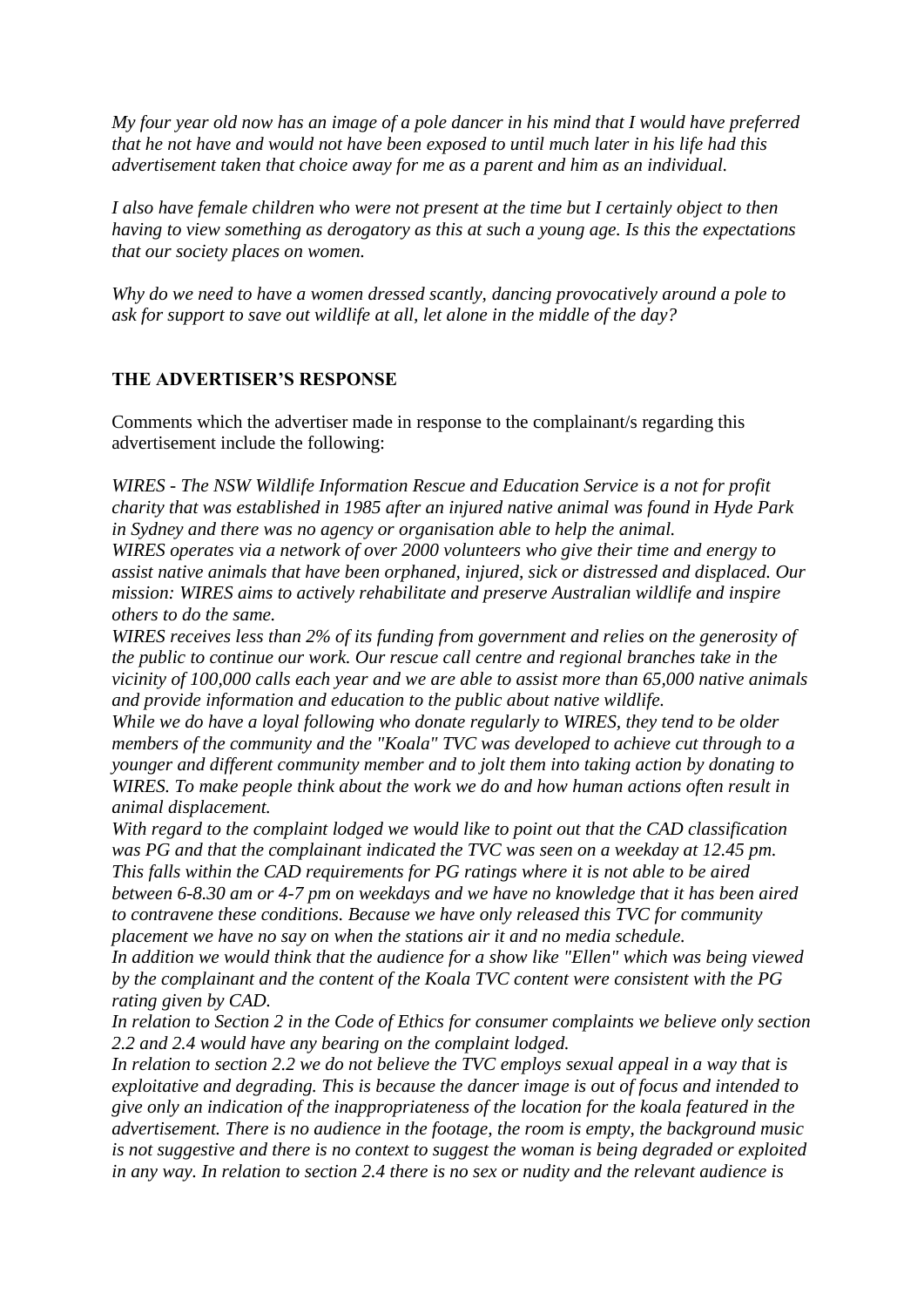*not children, the TVC is clearly targeting those old enough to donate to our charity. Please accept this submission in good faith we trust it meets your requirements.*

### **THE DETERMINATION**

The Advertising Standards Board ("Board") considered whether this advertisement breaches Section 2 of the Advertiser Code of Ethics (the "Code").

The Board noted the complainant's concerns that the advertisement is demeaning to women and is too sexual for day time television.

The Board viewed the advertisement and noted the advertiser"s response.

The Board considered whether the advertisement complied with Section 2.2 of the Code which states, "Advertising or Marketing Communications should not employ sexual appeal in a manner which is exploitative and degrading of any individual or group of people."

The Board noted the advertisement features a koala clinging to a pole and in the background we can see a female pole dancer.

The Board noted the complainant's concerns that the advertisement is demeaning to women and considered that whilst many members of the community are uncomfortable with the idea of female pole dancers in the Board"s view the depiction of a pole dancer does not of itself amount to a depiction which is exploitative and degrading.

The Board noted that the pole dancer in the advertisement is seen in the background and that she is wearing a bikini style outfit. The Board noted that the focus of the advertisement is on the koala in the foreground and considered that the image of the woman was blurry and in this context was not an image which was exploitative and degrading.

The Board considered that the advertisement did not employ sexual appeal in a manner which is exploitative and degrading to women.

The Board determined that the advertisement did not breach Section 2.2 of the Code.

The Board considered whether the advertisement was in breach of Section 2.4 of the Code. Section 2.4 of the Code states: "Advertising or Marketing Communications shall treat sex, sexuality and nudity with sensitivity to the relevant audience".

The Board noted the complainant's concerns that the advertisement is too sexual for daytime television. The Board noted the advertisement had been rated "PG" by CAD and that the complainant had seen the advertisement during Ellen.

The Board noted that in some circumstances pole dancing has sexual connotations however the Board considered that in this instance the focus is on the koala and the need to care for koalas rather than the pole dancer and that the overall sexual tone of the advertisement is not so sexualised as to be inappropriate for a PG audience.